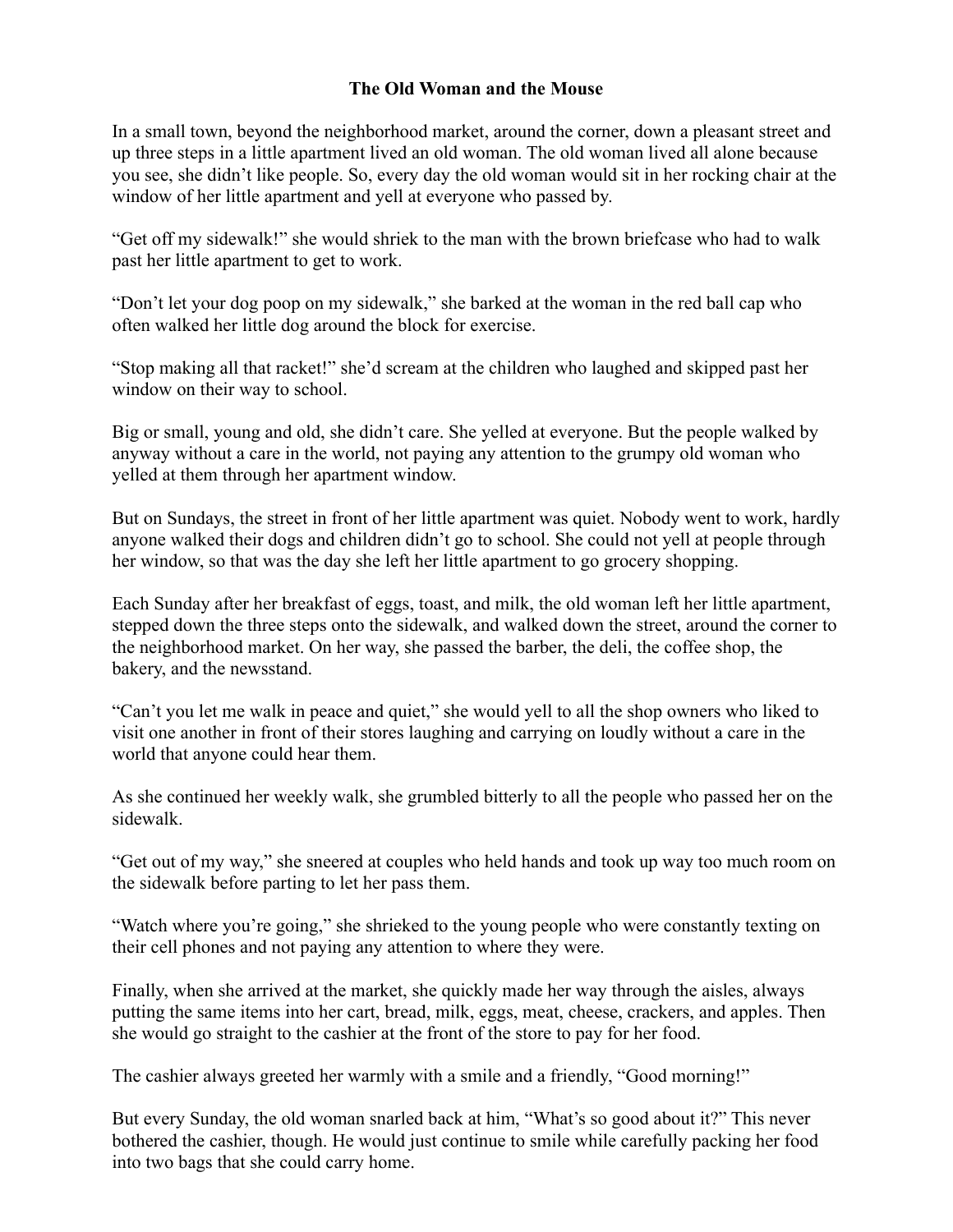On her way back home, she would grumble again at the babbling shop owners and the people who were unlucky enough to pass her on the sidewalk. Around the corner, down the street, and up the three steps she trudged until she was safely back inside her little apartment. Then she would put her groceries away and sit down again in her rocking chair by the window to eat some crackers and take a nap because, you see, there was no one passing by to yell at on Sundays.

This was her routine, week after week, month after month, year after year. Then, one morning after her usual breakfast of eggs, toast and milk the old woman was sitting on her rocking chair in front of her window waiting for someone to pass by her window so she could yell at them when she heard a scurrying noise behind her. She turned and saw a little mouse run across the apartment floor and stop under her kitchen table.

There were a lot of crumbs under her kitchen table because, of course, the old woman didn't have time to sweep her floors since she spent so much time yelling at the people who passed by her window. Her broom sat unused in the corner of her kitchen behind layers of cobwebs. In fact, a spider had made its home behind it and had been living there, quite happily, for some time.

The mouse picked up some crumbs from off the floor and began to eat them.

"Get out of my house!" The woman yelled at the mouse. She stood up and began to stomp toward him.

Frightened, the little mouse ran to a little hole he had bored through the wall in a corner, just behind her rocking chair, leaving the crumbs under the table.

The next morning, the same thing happened. Just as the old woman sat down in her rocking chair in front of the window waiting for someone to pass by so she could yell at them, the little mouse scurried across the floor, stopped under her kitchen table, and began to eat more crumbs.

"How dare you steal my crumbs," the woman shouted, getting up to chase the mouse away. "Get out of my house!", she demanded.

Again, the mouse ran into his little hole in the corner, this time picking up a few crumbs to take with him.

The next morning the same thing happened, and the woman chased the mouse off again, yelling, "Get out of my house!"

Expecting this, the little mouse gathered as many extra crumbs as he could, stuffed them in his cheeks, and ran to his little home in the hole in the corner of the wall behind her rocking chair.

The woman was furious. How dare this little mouse continue to eat her food. So, the next morning, after she ate her breakfast, she took her dusty broom from the corner of her kitchen and swept the crumbs up from under her kitchen table.

For the rest of the week, the mouse ran out of his little home in the corner looking for crumbs to eat because there were no more crumbs under her kitchen table. One morning, he found some crumbs under her credenza and another morning he found some next to her rocking chair.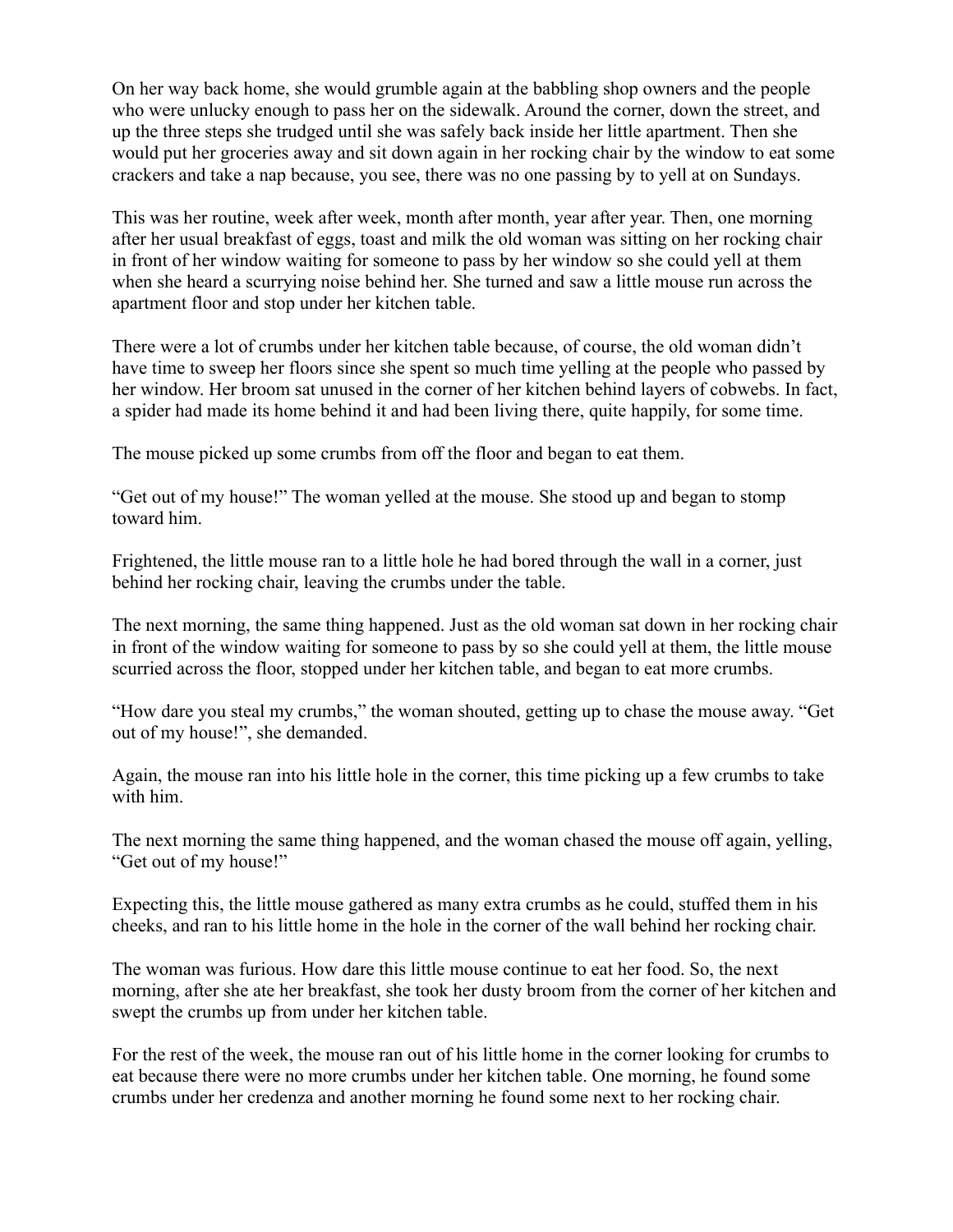Every time he scurried out of his little hole in the corner, she yelled and chased him away. The old woman would then sweep up every leftover crumb from where the mouse had found them so that he could not steal her food.

Finally, one morning, the mouse ran out of the little hole in the corner to eat more crumbs, but there weren't any to be found. So, the mouse walked right up to the old woman, who was sitting in her rocking chair waiting for someone to walk by her window so she could yell at them, and he asked her quite boldly,

"Why did you sweep up all the crumbs?"

The old woman was surprised that this mouse had such nerve to ask why she had swept her floors.

"Because I don't want to share my food with you," she answered angrily. "Now get out of my house or I'll hit you with my broom."

The mouse ran as quickly as he could into his little home in the corner behind her rocking chair. He did not want to get hit with her broom.

Just then, the woman heard a knock on her door. Wondering why anyone would be bothering her, she stomped over to the door and yanked it open. With a scowl on her face, she yelled, "What do you want?"

It was the woman who wore the red ball cap, and she was holding her little dog in her arms.

"Good morning," the woman said. "I'm sorry to bother you, but I haven't seen you sitting at your front window all week. I was worried about you and wanted to make sure you were ok."

The old woman was shocked. Then she realized that the woman was right. She had been so busy sweeping up all the crumbs in her apartment and yelling at the mouse that week that she had forgotten to sit at her window to yell at everyone who passed by.

Finally, the old woman's scowl disappeared, and a tear fell down one of her very wrinkled cheeks. But before she could reply, the cashier from the market also came to her door carrying two bags.

"I didn't see you at the market yesterday. I was worried about you and wanted to make sure you were ok," he said, with a warm smile on his face.

The woman realized he was right, too. She had been so busy sweeping up her little apartment so that the mouse couldn't steal her crumbs, that she forgot to go to the market to buy her groceries. The cashier handed the old woman the bags he was carrying. The woman took them and looked inside. They contained some bread, milk, eggs, meat, cheese, crackers, apples, AND a small chocolate bar that he threw in just because. And another tear fell down her other very wrinkled cheek.

"I am fine," she finally said. But this time, she didn't yell.

Then she said something she hadn't said to anyone in a very long time,

"Thank you," and she smiled a very wrinkled smile at the woman with the red ball cap, her little dog, and the cashier from the market. Then she bid them all a grateful goodbye and closed her